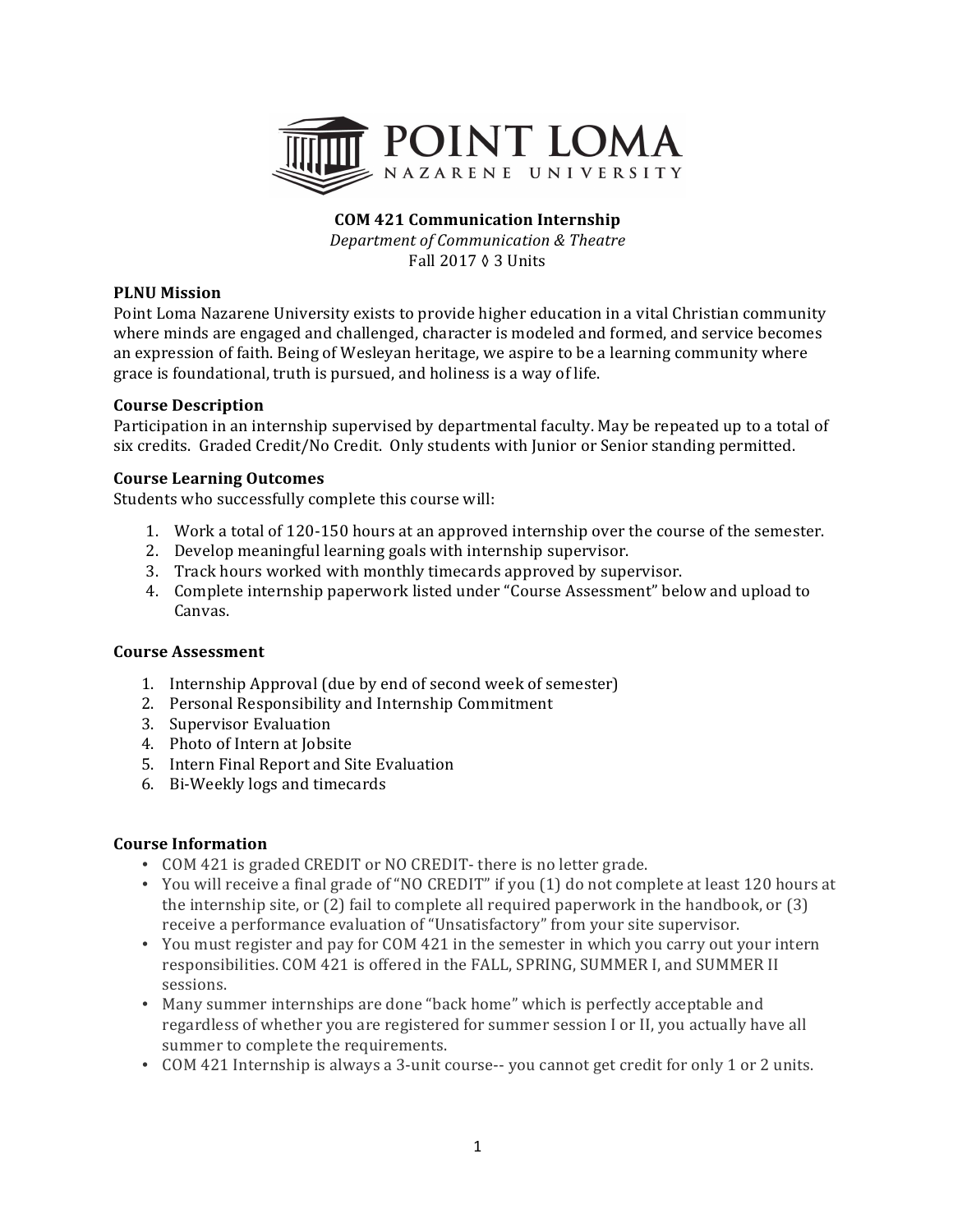- You must complete a minimum of 120 documented hours at the internship site (this does not include travel time) and complete all required paperwork listed in the Internship Handbook (posted on Canvas)
- Your supervisor will be required to confirm your internship, approve your Bi-Weekly Log/Timecard and do a final evaluation. It is your responsibility to remind them to submit the required materials so you can earn credit.
- This syllabus serves as the contract between the students and professor. Your continued enrollment in the course serves as agreement to abide by the policies and information set forth here within.

| <b>Date</b>            | Agenda                                                                                                                                                                                             | <b>Due in Canvas</b>                    |
|------------------------|----------------------------------------------------------------------------------------------------------------------------------------------------------------------------------------------------|-----------------------------------------|
| Week of<br>August 29th | Secure internship by 9/9.                                                                                                                                                                          | 9/9/16                                  |
| Week of<br>Sept 4      | Secure Internship<br>Submit Initial Paperwork to Canvas<br>Approval Form<br><b>Commitment Form</b>                                                                                                 | 9/9/16                                  |
| Week of<br>Sept 11     | Work internship hours                                                                                                                                                                              | Complete Bi-Weekly Log and Time<br>Card |
| Week of<br>Sept 18     | Work internship hours                                                                                                                                                                              |                                         |
| Week of<br>Sept 25     | Work internship hours                                                                                                                                                                              | Complete Bi-Weekly Log and Time<br>Card |
| Week of<br>October 2   | Work internship hours                                                                                                                                                                              |                                         |
| Week of<br>October 9   | Work internship hours                                                                                                                                                                              | Complete Bi-Weekly Log and Time<br>Card |
| Week of<br>October 16  | **Halfway point in semester. You<br>should have at least 60 hours by<br>this point. If you're having<br>difficulties in your internship or<br>not getting enough hours contact<br>Dr. Newman ASAP. |                                         |
| Week of<br>October 23  | Work internship hours                                                                                                                                                                              | Complete Bi-Weekly Log and Time<br>Card |

# **General Course Schedule**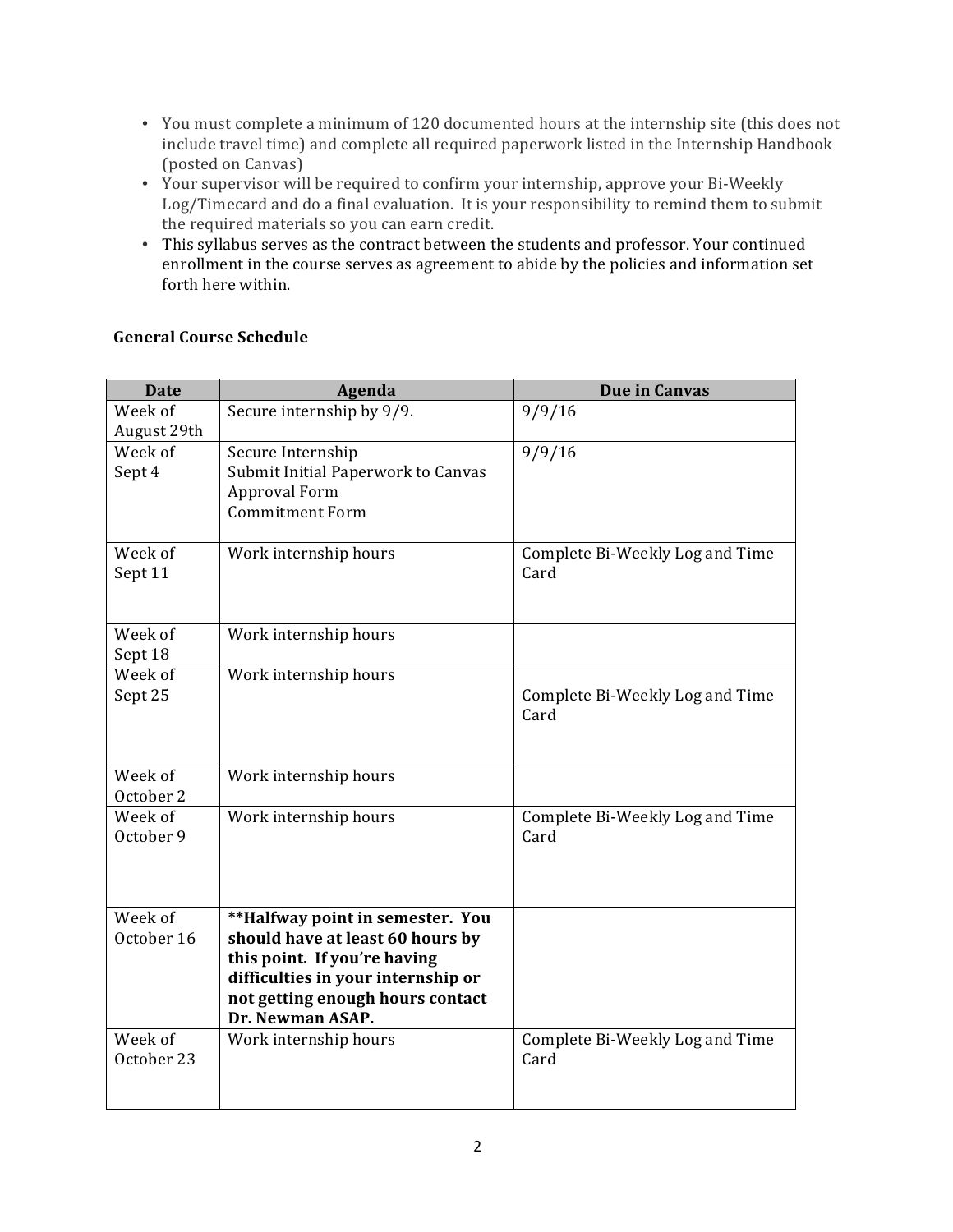| Week of<br>October 30     | Work internship hours                                               | Submit Photo of Intern at Jobsite                                                                                     |
|---------------------------|---------------------------------------------------------------------|-----------------------------------------------------------------------------------------------------------------------|
| Week of<br>November 6     | Work internship hours                                               | Complete Bi-Weekly Log and Time<br>Card                                                                               |
| Week of<br>November<br>13 | Work internship hours                                               |                                                                                                                       |
| Week of<br>November<br>20 | Work internship hours                                               | Complete Bi-Weekly Log and Time<br>Card                                                                               |
| Week of<br>November<br>27 | Work internship hours                                               |                                                                                                                       |
| Week of<br>December 4     | Finish working internship hours<br>Upload final documents to Canvas | Submit:<br>(1) Supervisor Evaluation<br>(2) Intern Final Report and Site<br>Evaluation<br>(3) Final Time Cards & Logs |

## **University Notifications**

### **Attendance & Participation**

Regular and punctual attendance at all classes is considered essential to optimum academic achievement. If the student is absent from more than 10 percent of class meetings, the faculty member has the option of filing a written report which may result in de-enrollment. If the absences exceed 20 percent, the student may be de-enrolled without notice. If the date of de-enrollment is past the last date to withdraw from a class, the student will be assigned a grade of W or WF consistent with university policy in the grading section of the catalog. Every absence in this class will result in a five point deduction from final points earned. See Academic Policies in the (undergrad/graduate as appropriate) academic catalog.

### **Academic Honesty and Dishonesty**

Students should demonstrate academic honesty by doing original work and by giving appropriate credit to the ideas of others. As explained in the university catalog, academic dishonesty is the act of presenting information, ideas, and/or concepts as one's own when in reality they are the results of another person's creativity and effort. Violations of university academic honesty include cheating, plagiarism, falsification, aiding the academic dishonesty of others, or malicious misuse of university resources. A faculty member who believes a situation involving academic dishonesty has been detected may assign a failing grade for a) that particular assignment or examination, and/or  $b$ ) the course following the procedure in the university catalog. Students may appeal also using the procedure in the university catalog. See Academic Policies for further information.

### **Final Course Grades**

Final course grades will be submitted electronically at the conclusion of the semester by the deadline set forth by the university. Any questions regarding final grades need to be addressed